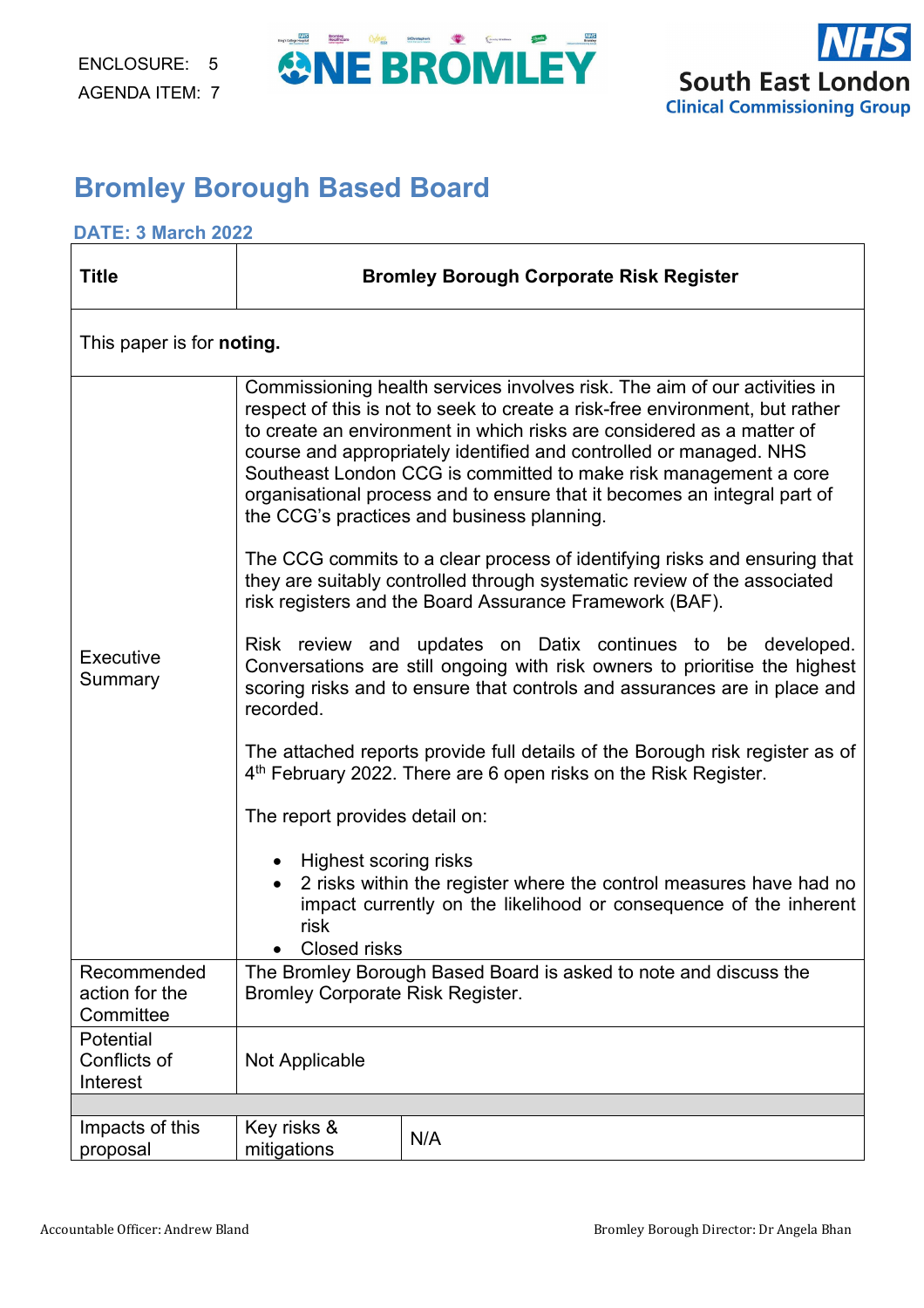



|                                    |                                                                                                             | Cililical Commissioning                                                                                                                                                                                                                                       |  |  |
|------------------------------------|-------------------------------------------------------------------------------------------------------------|---------------------------------------------------------------------------------------------------------------------------------------------------------------------------------------------------------------------------------------------------------------|--|--|
|                                    | <b>Equality impact</b>                                                                                      | N/A                                                                                                                                                                                                                                                           |  |  |
|                                    | Financial impact                                                                                            | The financial risks are appropriately captured and<br>reported on the risk register.                                                                                                                                                                          |  |  |
|                                    |                                                                                                             |                                                                                                                                                                                                                                                               |  |  |
|                                    | Public<br>Engagement                                                                                        | This is an internal control process, and no patient<br>engagement has thus taken place with respect to the<br>process.                                                                                                                                        |  |  |
| Wider support for<br>this proposal | <b>Other Committee</b><br>Discussion/                                                                       | The risk register report is also presented to SMT and<br>the Clinical Strategy Group, which includes clinicians,<br>Executives and Senior members of the Borough.<br>The risk register is reviewed by SEL CCG Corporate,<br>Risk and Emergency Planning Lead. |  |  |
|                                    | Internal<br>Engagement                                                                                      | Borough risk registers are considered from a South<br>East London perspective at the SEL CCG Risk Forum<br>monthly. Borough risks are also considered for<br>escalation at this forum.                                                                        |  |  |
| Author:                            |                                                                                                             | Avril Baterip - Corporate Governance Lead (Bromley), SEL CCG                                                                                                                                                                                                  |  |  |
| Clinical lead:                     | Dr Andrew Parson                                                                                            |                                                                                                                                                                                                                                                               |  |  |
| Executive<br>sponsor:              | Dr Angela Bhan                                                                                              |                                                                                                                                                                                                                                                               |  |  |
| Appendices                         | Appendix 1: Bromley Borough Risk Register as of 4 February 2022<br>Appendix 2: SEL Risk Management Approach |                                                                                                                                                                                                                                                               |  |  |
|                                    |                                                                                                             |                                                                                                                                                                                                                                                               |  |  |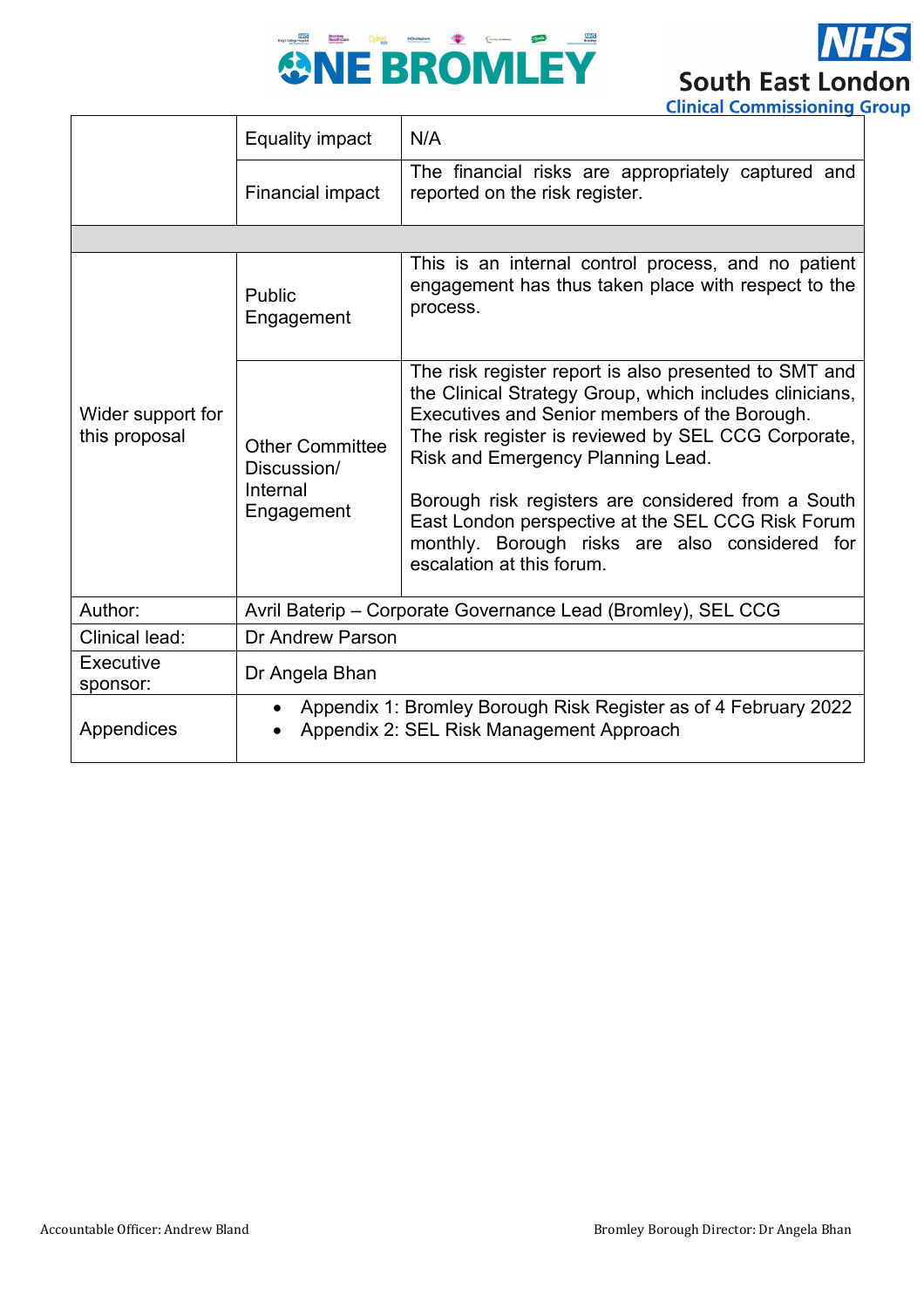

### **Bromley Borough Risk Report**

**March 2022**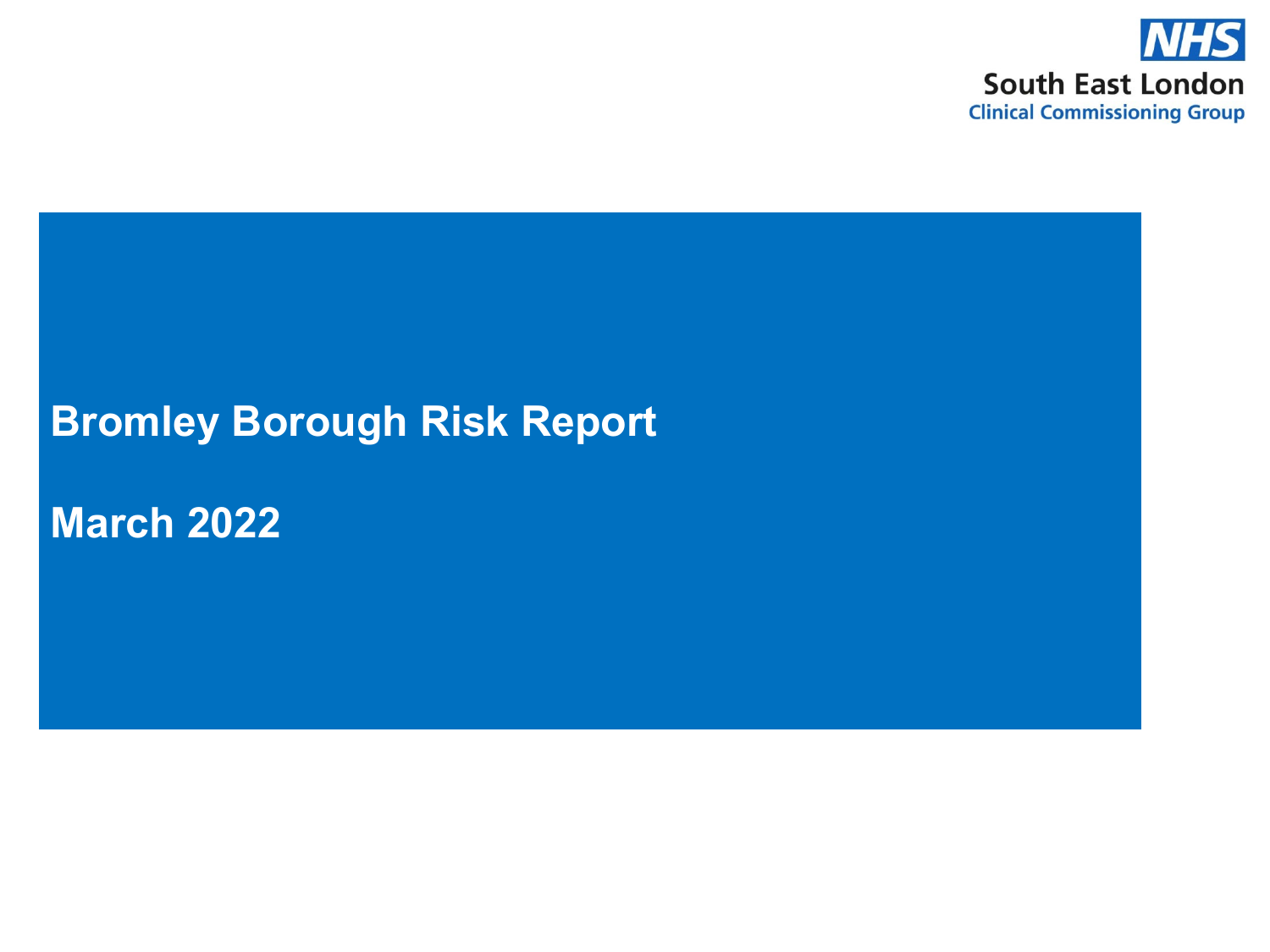



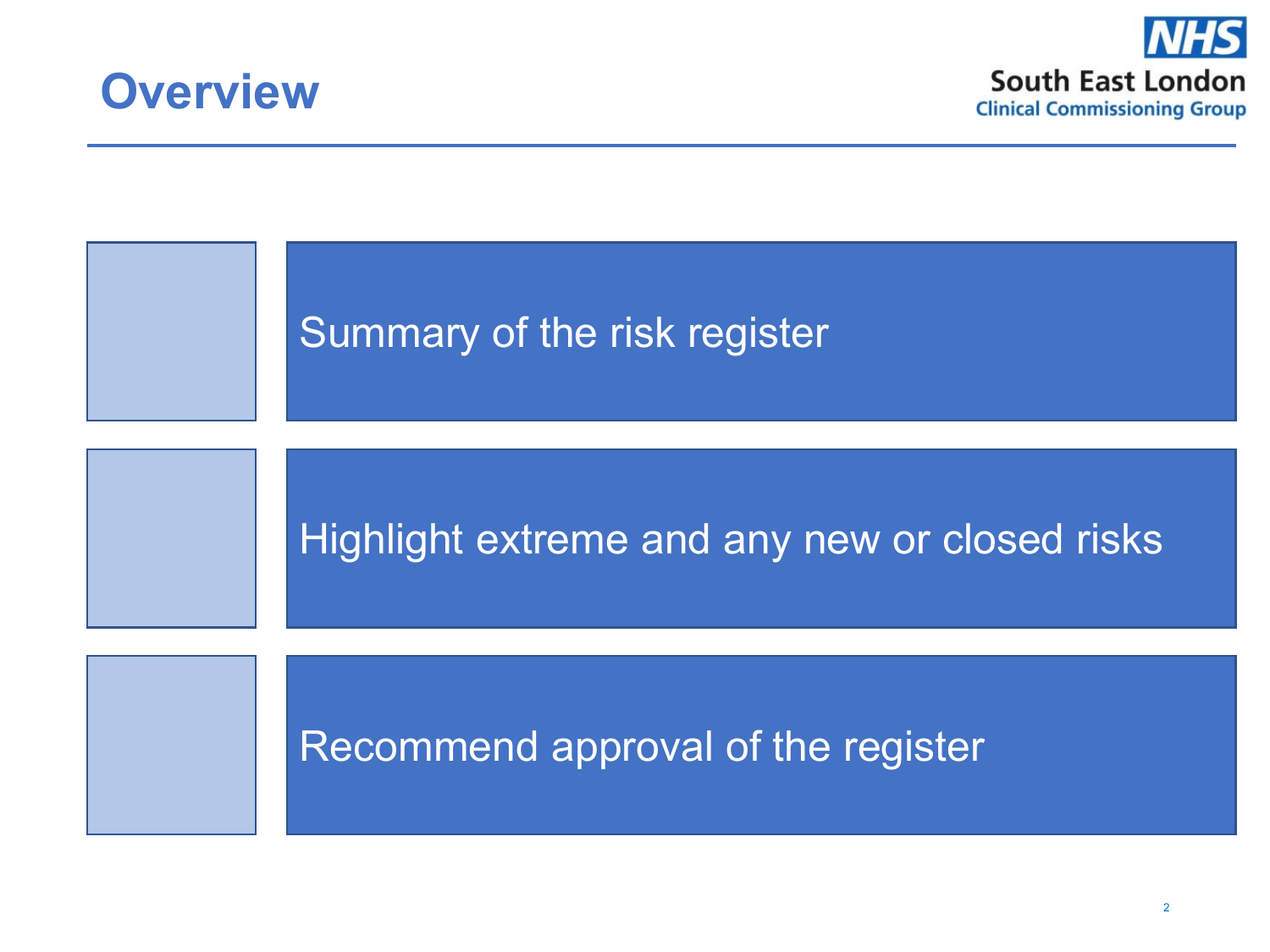

## **Introduction**

- This paper accompanies the presentation of the Bromley borough risk register to the Bromley Borough Based Board.
- Work continues to solidify use of the electronic risk management system-Datix and to refine the current report extraction process.
- The Bromley borough risk register has been populated from risks identified by teams and programmes.
- Risks escalated from the borough register will be included in the SEL risk register or SEL Board Assurance Framework, as appropriate.
- Each borough Associate Director reviews the risks for their areas on a monthly basis followed by a review at the Senior Management Team meeting.
- Under the SEL Risk Management Framework Borough Directors have executive responsibility for the management of risks at borough level.
- The Bromley risk register is included in Appendix 1.
- Details of the SEL-wide Risk Management Process are given in Appendix 2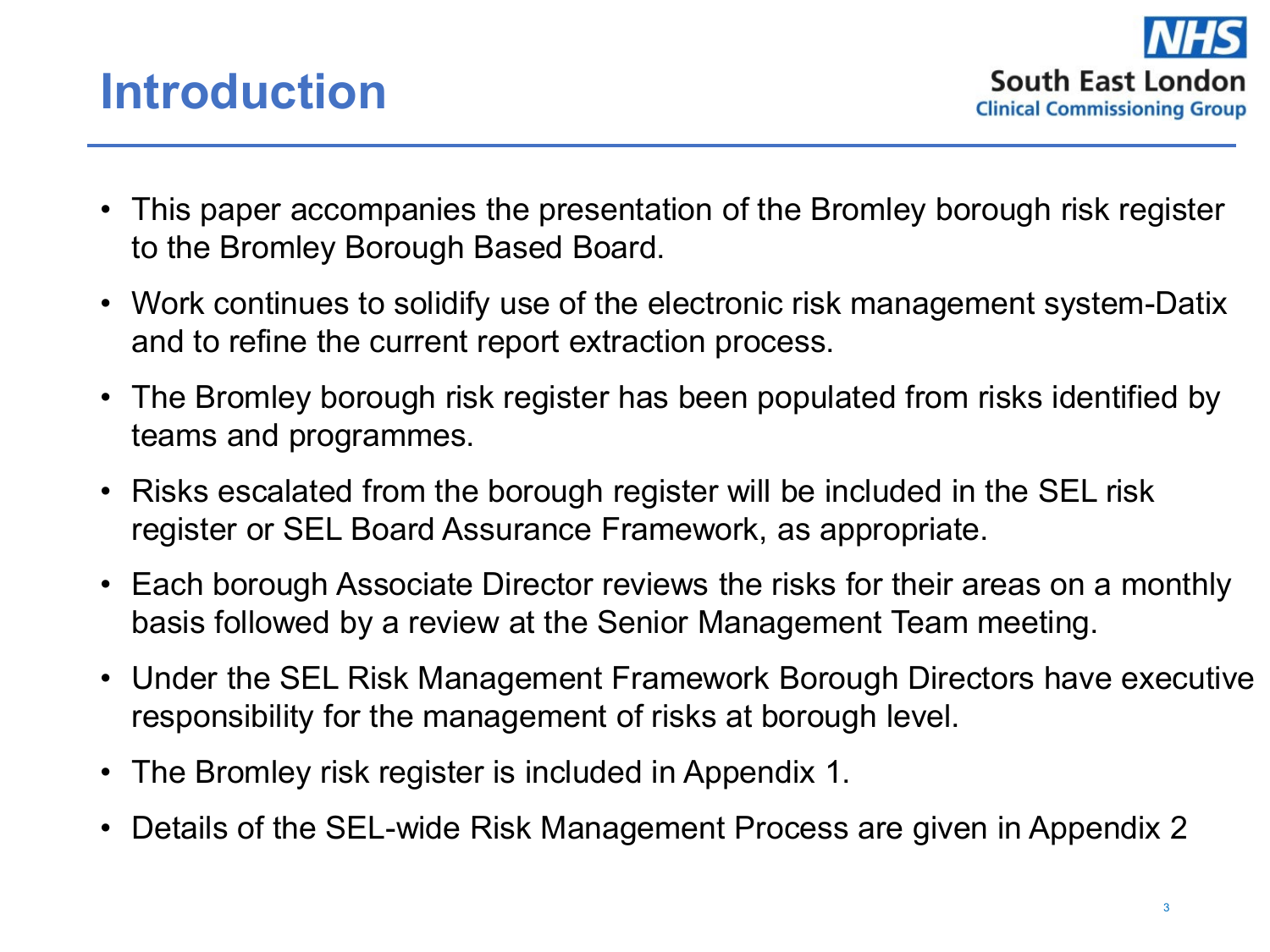## **Summary of residual risk scores**



• Six risks have been identified by the Borough team for inclusion in the Bromley Borough Risk Register

| <b>Extreme risks</b> | <b>High risks</b> | <b>Moderate</b><br>risks | <b>Low risks</b> | Total |
|----------------------|-------------------|--------------------------|------------------|-------|
|                      |                   |                          |                  |       |

- There are currently two extreme risks, two high risks, one moderate and one low risk being reported on the borough risk register.
- Risks are escalated to the SEL risk register where the response required or the nature of the risk indicates that the risk cannot be managed by a single borough.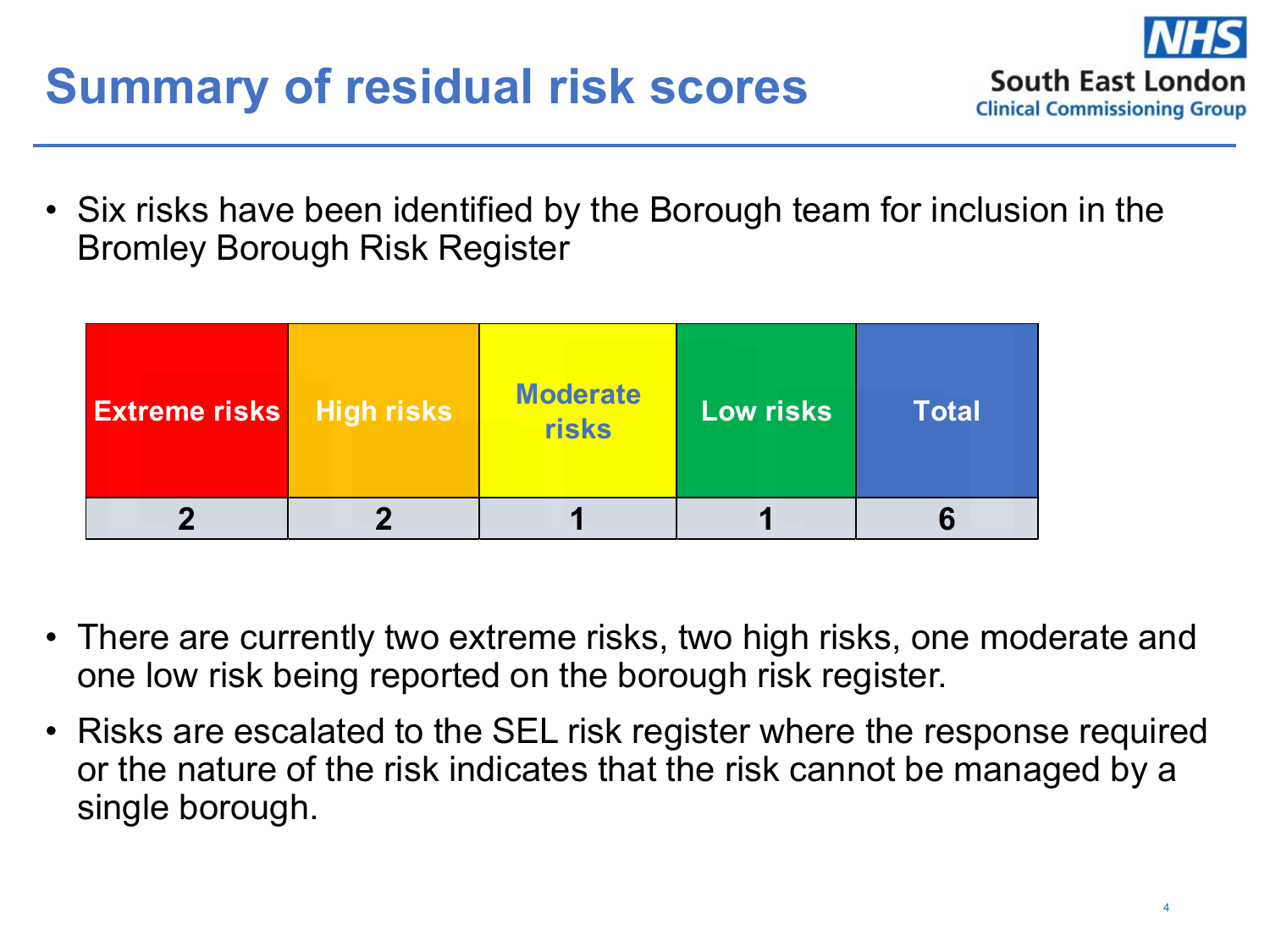

### **Extreme risks**

- Two risks have been identified as extreme: risks 165 and 166, which are Continuing Healthcare risks
- Both risks have been highlighted at previous Borough Based Boards. There has been no change to the highest scoring risks as the rating will have to remain until staffing issues and capacity is addressed.

| <b>Risk ID</b> | <b>Risk Description</b>                                                                                                                                                                                                                                                                                                                                                                                                                                                                                                                                                                                                                                                                                                                                                                                                                                                                                                                                                                                                                                                                                                               | <b>Control Summary</b>                                                                                                                                                                                                                                                                                                                                                                                                                                                                                       |
|----------------|---------------------------------------------------------------------------------------------------------------------------------------------------------------------------------------------------------------------------------------------------------------------------------------------------------------------------------------------------------------------------------------------------------------------------------------------------------------------------------------------------------------------------------------------------------------------------------------------------------------------------------------------------------------------------------------------------------------------------------------------------------------------------------------------------------------------------------------------------------------------------------------------------------------------------------------------------------------------------------------------------------------------------------------------------------------------------------------------------------------------------------------|--------------------------------------------------------------------------------------------------------------------------------------------------------------------------------------------------------------------------------------------------------------------------------------------------------------------------------------------------------------------------------------------------------------------------------------------------------------------------------------------------------------|
| 165            | Capacity issues in the CCG Team will result in failure to meet Funded Nursing Care and Continuing<br>Healthcare KPI's<br>There is a risk that:<br>a) lack of capacity in the CCG team and lack of timely support from LBB means review of Funded Nursing Care<br>(FNC) and Continuing Health Care patients is not carried out in a timely manner leading to failure to meet KPIs<br>including the age of CHC assessments carried out within 28 days and age of assessments completed in the<br>community and;<br>b) appeals to PUPOC decisions are upheld by IRP and the Ombudsman. This could lead to diminution of service<br>quality for patients, adverse effects on organisational reputation, inability to achieve Quality Performance Premium<br>and failure to achieve QIPP target.<br>c) the suasion of CHC, FNC and Fast Track 3 month reviews and annual reviews. Could lead to diminution of<br>service quality for patients, adverse effects on organisational reputation and an adverse impact on the CHC budget.<br>The risk is that the CCG will not be able to perform it Continuing Healthcare statutory functions. | FNC and CHC Reviews.<br>Team management restructured and being actively recruited to.<br>Vacancies covered with agency staff.<br>Arrangements in place with LBB to expedite timely MDT decisions.<br>Action plan with milestones in place agreed with NHSE to achieve:<br>a) KPIs.<br>b) Outstanding Claims: All PUPOC assessments completed to deadline.<br>NHSE Appeals Procedure being followed<br>c) Restructure of Team finalised                                                                       |
| 166            | Continuing Healthcare packages agreed in the community could potentially involve deprivation of liberty<br>There is a risk that CHC packages in the community could be agreed which involve a deprivation of liberty without<br>reference being made to the judicial oversight of the Court of Protection DoLs procedures leading to civil or criminal of Protection.,<br>action against the CCG                                                                                                                                                                                                                                                                                                                                                                                                                                                                                                                                                                                                                                                                                                                                      | CHC assessors receiving training on DoLs awareness. Staff trained on the<br>Mental Capacity Act. Care packages focussed on best interests of clients<br>and include multi disciplinary assessments and family/carer involvement.,<br>High risk cases identified and Community DoLs approval granted by Court<br>CHC Lead and complex case manager to meet monthly to review level of<br>risk. To develop a work plan to identify patients in own home who will<br>require a community DOL's or LPS from 2022 |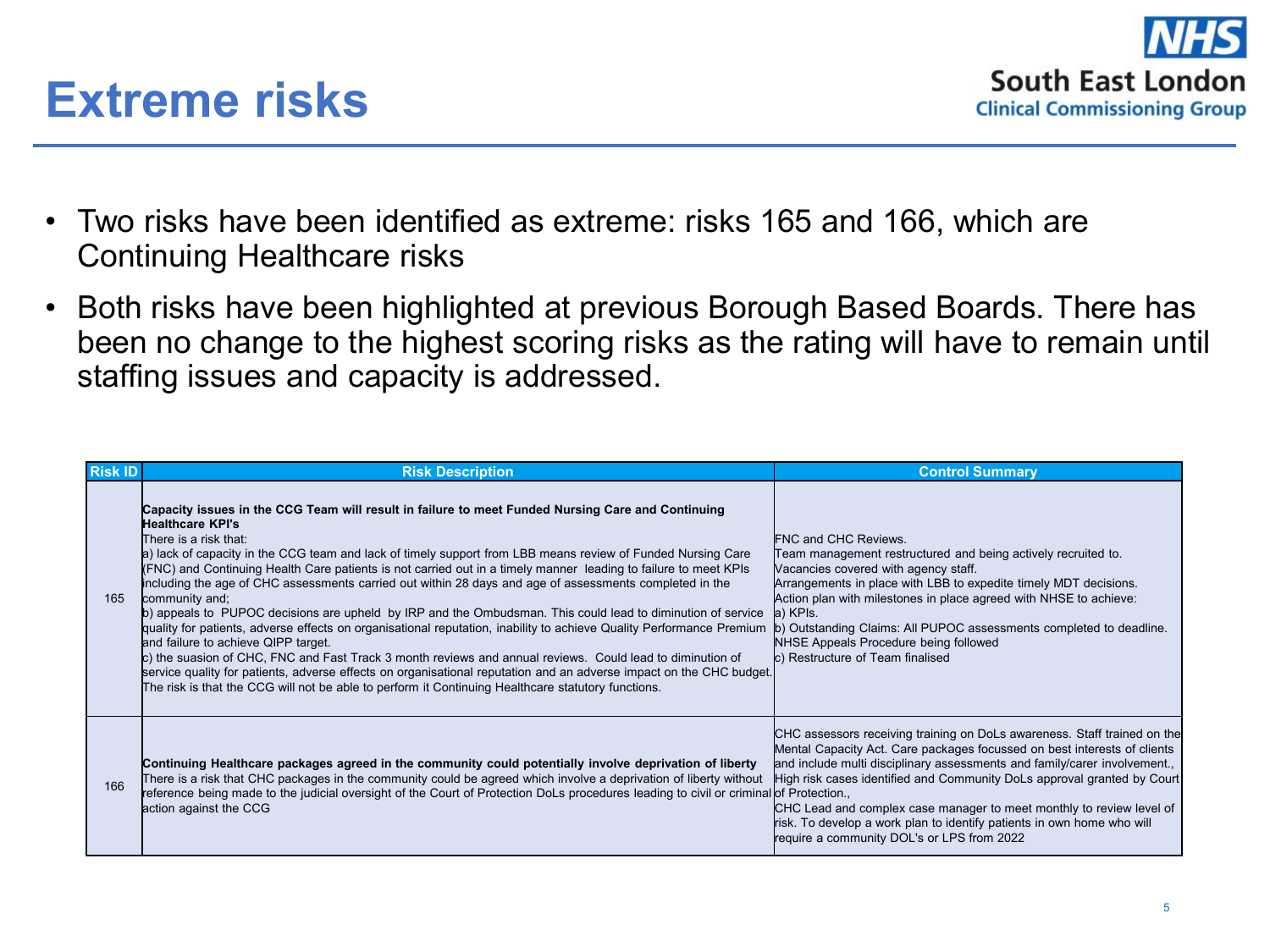- There have been no new risks for Bromley opened during the last month.
- There is one risk that had closed since the last presentation at the Borough Based Board meeting, which is Risk ID 153, relating to budget impact on service delivery.
- This risk was rated at 3 and has closed as the CCG has allocated a recurrent budget to ensure the ongoing additional costs are met.

| <b>Risk ID</b> | <b>Risk Description</b>                                                                                                                                                                                                                                                                                                                                                                                                                                                   | <b>Reason for closing</b>                                                                                                                                                                                 |
|----------------|---------------------------------------------------------------------------------------------------------------------------------------------------------------------------------------------------------------------------------------------------------------------------------------------------------------------------------------------------------------------------------------------------------------------------------------------------------------------------|-----------------------------------------------------------------------------------------------------------------------------------------------------------------------------------------------------------|
| 153            | <b>Bromleag Care Practice budget impact on service delivery</b><br>Bromley CCG has procured a new APMS contract to provide enhanced care<br>to patients in care homes in Bromley. Bromleag Care Practice commenced on ongoing additional costs are met. The financial review is<br>1 May 2020. There is a risk that service delivery will be adversely affected as<br>result of ongoing expenditure over and above budget, due to innovative<br>nature of this provision. | The CCG has allocated a recurrent budget to ensure the<br>'ongoing and will ensure funding adjustments are made if<br>required. This matter is reported to the Bromley Primary Care<br>Operational Group. |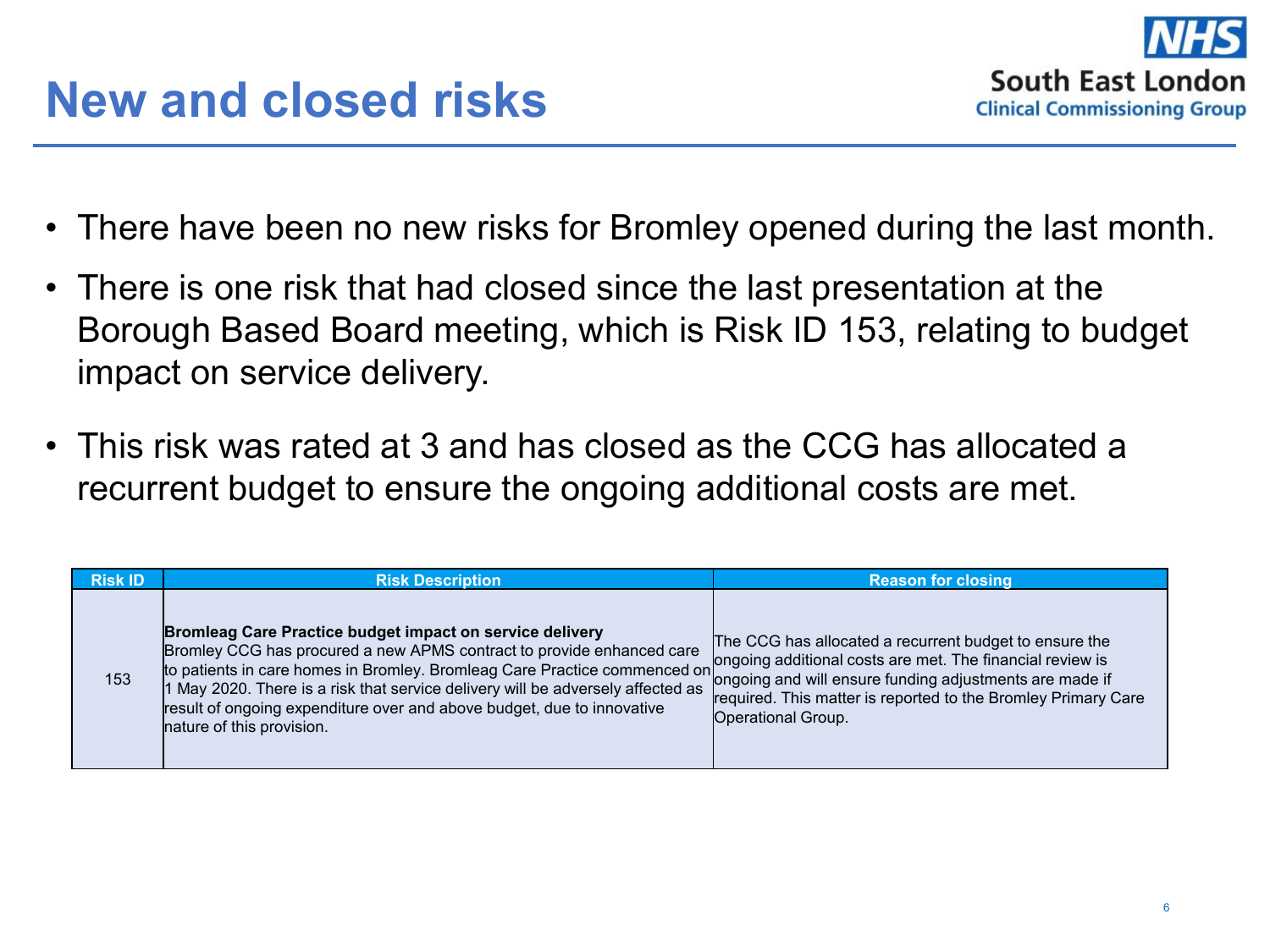

- The Borough Based Board note and approve the Borough Risk Register.
- Note the extreme risks and closed risk for the borough.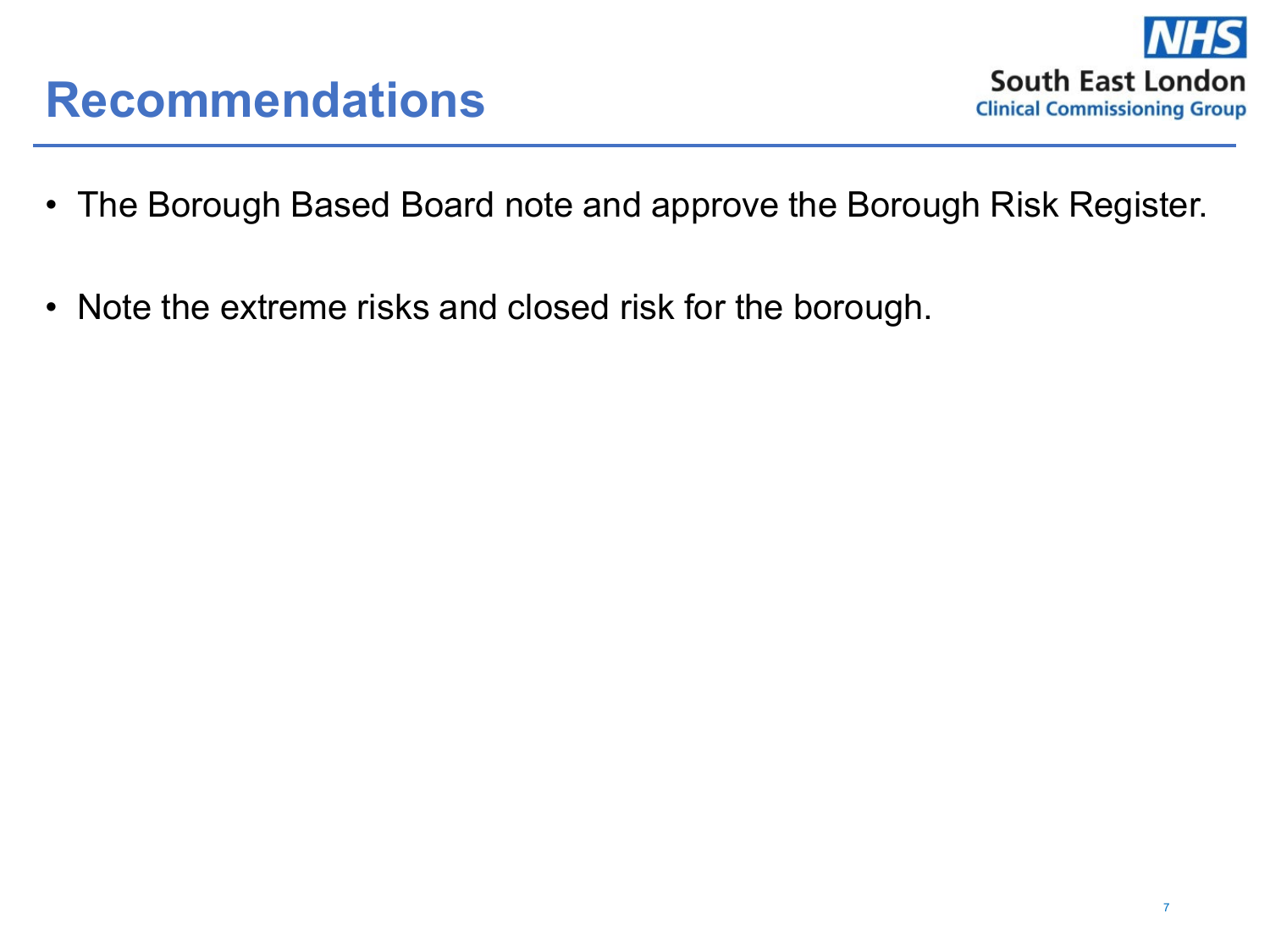

# **Appendix 1: Bromley Risk Register**

#### Bromley Open Full Risk Register as at 6 February 2022

| <b>Risk ID</b> | <b>Risk Title</b>                                                                                                                 | <b>Risk Description</b>                                                                                                                                                                                                                                                                                                                                                                                                                                                                                                                                                                                                                                                                                                                                                                                                                                                                                                                                                                                         | Risk Type | Initial Rating | <b>Control Summary</b>                                                                                                                                                                                                                                                                                                                                                                                                                                                                                                                                           | <b>Assurance in Place</b>                                                                                                                                                                                                                                                                                         | <b>Gaps in Control Summary</b>                                                                                                                                                                                                                                                                                                |        | ρq             |
|----------------|-----------------------------------------------------------------------------------------------------------------------------------|-----------------------------------------------------------------------------------------------------------------------------------------------------------------------------------------------------------------------------------------------------------------------------------------------------------------------------------------------------------------------------------------------------------------------------------------------------------------------------------------------------------------------------------------------------------------------------------------------------------------------------------------------------------------------------------------------------------------------------------------------------------------------------------------------------------------------------------------------------------------------------------------------------------------------------------------------------------------------------------------------------------------|-----------|----------------|------------------------------------------------------------------------------------------------------------------------------------------------------------------------------------------------------------------------------------------------------------------------------------------------------------------------------------------------------------------------------------------------------------------------------------------------------------------------------------------------------------------------------------------------------------------|-------------------------------------------------------------------------------------------------------------------------------------------------------------------------------------------------------------------------------------------------------------------------------------------------------------------|-------------------------------------------------------------------------------------------------------------------------------------------------------------------------------------------------------------------------------------------------------------------------------------------------------------------------------|--------|----------------|
| 105            | Risk that the provision of<br>equipment in the<br>community exceeds the<br>budget                                                 | here is a risk that the provision of equipment in the community exceeds the budget set for the financial year with<br>lack of understanding on requirements for provision of equipment in the community taking into consideration<br>increasing acuity of patients being discharged and also remaining within their own homes                                                                                                                                                                                                                                                                                                                                                                                                                                                                                                                                                                                                                                                                                   | Finance   |                | Matrix system in place limiting the number of equipment authorisers & on-going review of activity,<br>Bi-monthly Budget meeting with Local Authority (Budget Holder),<br>Matrix system in place limiting the number of equipment authorisers & on-going review of activity<br>Bi-monthly budget meetings with LBB who is the contract lead.<br>* Review of equipment provision - with focused Clinical lead in place. Outcome of review will<br>establish a robust process and budget.                                                                           | Current overspend is known.<br>Situation reviewed and monitored at Bromley<br>Therapy Board.<br>CCG / LBB established formal review with<br>Clinical lead support (July - October)                                                                                                                                | Review of equipment provision                                                                                                                                                                                                                                                                                                 | $12-1$ | $\overline{4}$ |
| 165            | Capacity issues in the<br>CCG Team will result in<br>failure to meet Funded<br>Nursing Care and<br>Continuing Healthcare<br>KPI's | There is a risk that:<br>a) lack of capacity in the CCG team and lack of timely support from LBB means review of Funded Nursing Care<br>(FNC) and Continuing Health Care patients is not carried out in a timely manner leading to failure to meet KPIs<br>including the age of CHC assessments carried out within 28 days and age of assessments completed in the<br>community and:<br>b) appeals to PUPOC decisions are upheld by IRP and the Ombudsman. This could lead to diminution of service<br>quality for patients, adverse effects on organisational reputation, inability to achieve Quality Performance<br>Premium and failure to achieve QIPP target.<br>c) the suasion of CHC, FNC and Fast Track 3 month reviews and annual reviews. Could lead to diminution of<br>service quality for patients, adverse effects on organisational reputation and an adverse impact on the CHC<br>budget.<br>The risk is that the CCG will not be able to perform it Continuing Healthcare statutory functions. | Capacity  |                | FNC and CHC Reviews: Team management restructured and being actively recruited to. Vacancies<br>covered with agency staff. Arrangements in place with LBB to expedite timely MDT decisions.<br>Action plan with milestones in place agreed with NHSE to achieve KPIs. b) Outstanding Claims: All<br>PUPOC assessments completed to deadline. NHSE Appeals Procedure being followed c)<br>Restructure of Team finalised                                                                                                                                           | Continuing recruitment to vacant substantive<br>posts in process.,<br>Ensuring people who may be entitled are<br>assessed now through training programmes<br>that increase awareness- ongoing.,<br>Recruitment of bank staff (e.g. from leavers),<br>Continue to explore possible solutions with<br>LBB - ongoing | Staffing establishment of clinical<br>assessors incomplete. CHC Manager<br>post vacant. LBB's ongoing ability to<br>meet agreed working arrangements.<br>Ability to maintain KPIs in quarter 4.<br>Potential for future PUPOC claims<br>against unassessed periods of care.<br>Backlog of unassessed new claims               |        | <b>6</b>       |
| 166            | Continuing Healthcare<br>packages agreed in the<br>community could<br>potentially involve<br>deprivation of liberty               | There is a risk that CHC packages in the community could be agreed which involve a deprivation of liberty without<br>reference being made to the judicial oversight of the Court of Protection DoLs procedures leading to civil or<br>criminal action against the CCG                                                                                                                                                                                                                                                                                                                                                                                                                                                                                                                                                                                                                                                                                                                                           | Staff     |                | CHC assessors receiving training on DoLs awareness. Staff trained on the Mental Capacity Act.<br>Care packages focussed on best interests of clients and include multi disciplinary assessments and CCG to consider adding a Memorandum of<br>family/carer involvement.,<br>High risk cases identified and Community DoLs approval granted by Court of Protection.,<br>CHC Lead and complex case manager to meet monthly to review level of risk. To develop a work<br>plan to identify patients in own home who will require a community DOL's or LPS from 2022 | Ongoing staff training,<br>Understanding to the existing Partnership<br>arrangements between the Local Authority and<br>the CCG under section 75 National Health<br>Services Act 2006 under 'Additional Services'                                                                                                 | Lack of capacity of CHC staff,<br>High turnover of staff.<br>Process in which community DoLs<br>assessments and care package<br>applications take place,<br>Long standing issues of capacity and<br>training on the completion of the DOL's.<br>The team needs to include staff who are<br>qualified Best Interest Assessors. |        |                |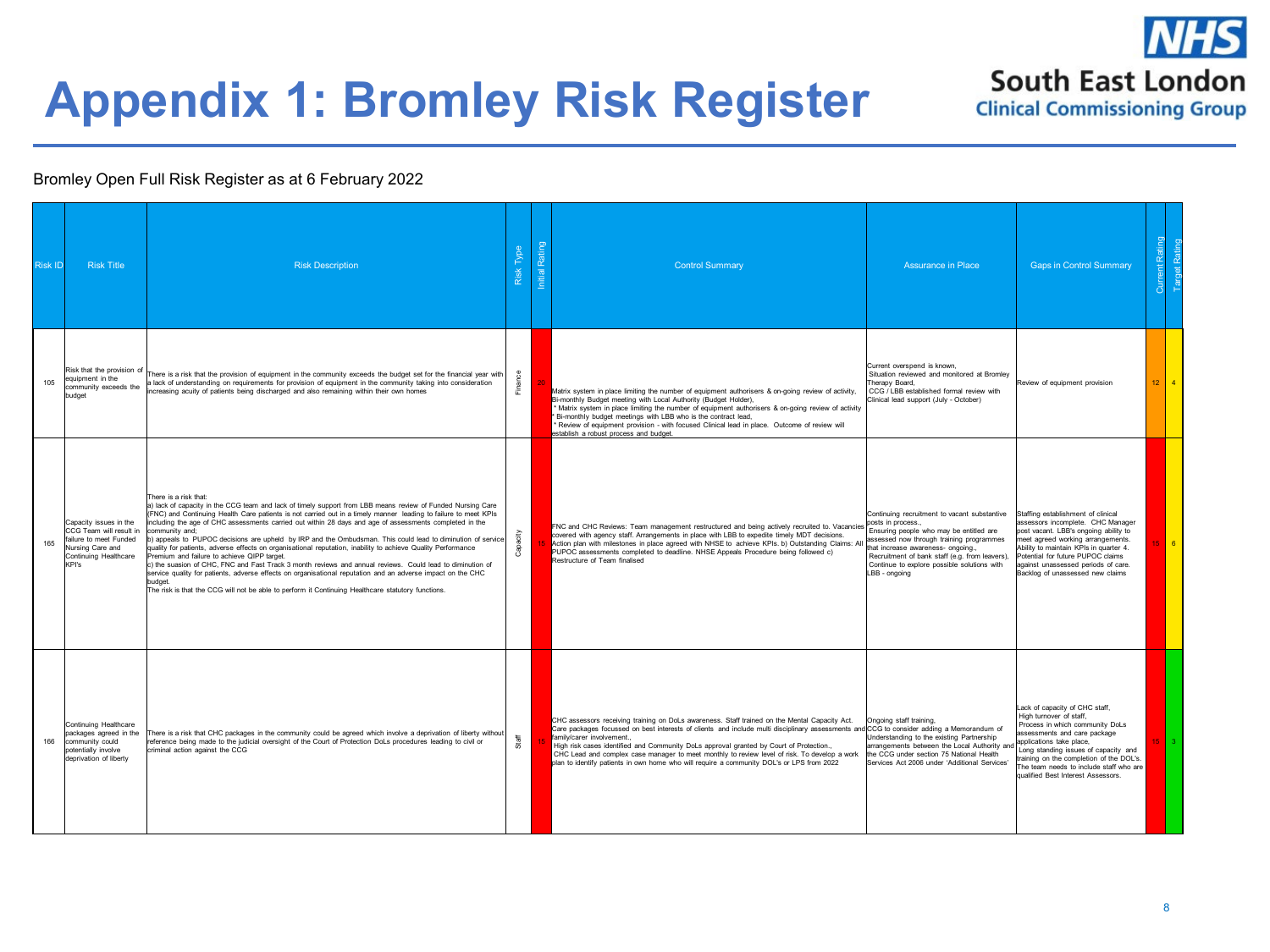## **Appendix 1: Bromley Risk Register**

Bromley Open Full Risk Register as at 6 February 2022

| ID  | <b>Risk Title</b>                                                                                        | <b>Risk Description</b>                                                                                                                                                                                                                                                                                                                                          | Type<br>Risk | Initial Rating | <b>Control Summary</b>                                                                                                                                                                                                                                                                                                                                                                                                                                                                                                                                                                                                                                                                                                                                                                                                                                                                                                                                                                                                                                                                                                                                                                                                                                                                                                                                                                                                                                                                                                                                                                                                                                                                                                                                                                                                                                                                                                                                                                                                                                                                                                                                                                                                                                                                                                    | <b>Assurance in Place</b>                                                                                                                                                                                                                                                                                                                                                                                                                                                                                                                                                                                                                                                                                                                                                                                                                                                                                                                                                                                                                                                                                                     | <b>Gaps in Control Summary</b>                                                                                                                                                                                                                                                                                                                                                                                                                           |                | <b>Current Rating</b><br><b>Target Rating</b> |
|-----|----------------------------------------------------------------------------------------------------------|------------------------------------------------------------------------------------------------------------------------------------------------------------------------------------------------------------------------------------------------------------------------------------------------------------------------------------------------------------------|--------------|----------------|---------------------------------------------------------------------------------------------------------------------------------------------------------------------------------------------------------------------------------------------------------------------------------------------------------------------------------------------------------------------------------------------------------------------------------------------------------------------------------------------------------------------------------------------------------------------------------------------------------------------------------------------------------------------------------------------------------------------------------------------------------------------------------------------------------------------------------------------------------------------------------------------------------------------------------------------------------------------------------------------------------------------------------------------------------------------------------------------------------------------------------------------------------------------------------------------------------------------------------------------------------------------------------------------------------------------------------------------------------------------------------------------------------------------------------------------------------------------------------------------------------------------------------------------------------------------------------------------------------------------------------------------------------------------------------------------------------------------------------------------------------------------------------------------------------------------------------------------------------------------------------------------------------------------------------------------------------------------------------------------------------------------------------------------------------------------------------------------------------------------------------------------------------------------------------------------------------------------------------------------------------------------------------------------------------------------------|-------------------------------------------------------------------------------------------------------------------------------------------------------------------------------------------------------------------------------------------------------------------------------------------------------------------------------------------------------------------------------------------------------------------------------------------------------------------------------------------------------------------------------------------------------------------------------------------------------------------------------------------------------------------------------------------------------------------------------------------------------------------------------------------------------------------------------------------------------------------------------------------------------------------------------------------------------------------------------------------------------------------------------------------------------------------------------------------------------------------------------|----------------------------------------------------------------------------------------------------------------------------------------------------------------------------------------------------------------------------------------------------------------------------------------------------------------------------------------------------------------------------------------------------------------------------------------------------------|----------------|-----------------------------------------------|
| 172 | Inequality in<br>accessing vaccine<br>for vulnerable<br>groups unable to<br>travel around the<br>borough | There is a risk of inequity of access to vaccine for most<br>ulnerable groups/those least able to travel around<br>borough due to site locations being less accessible.                                                                                                                                                                                          | Reputational |                | Practices are able to operate satellite clinics to ensure patients who are otherwise not taking<br>up the offer are invited to their local GP practice.,<br>Borough plan will identify and determine outreach provision for vulnerable groups.,<br>CCG will work with LA to use existing outreach mechanisms to identify and engage with<br>groups where uptake needs to be improved.,<br>Review designated sites throughout programme to determine whether provision requires<br>reconfiguration to better reach vulnerable groups across the borough.,<br>Comms and Engagement plan in place overseen through the Lambeth Vaccine Steering<br>Group in turn reporting to the Lambeth Together Executive Group,<br>Covid Wave Two funding allocation                                                                                                                                                                                                                                                                                                                                                                                                                                                                                                                                                                                                                                                                                                                                                                                                                                                                                                                                                                                                                                                                                                                                                                                                                                                                                                                                                                                                                                                                                                                                                                     | Fortnightly LBB/CCG Vaccine Inequalities Group,<br>plus sub-groups.,<br>Weekly Bromley Vaccination Taskforce engages with<br>sites on inequalities,<br>A local PCN plan in development for generating<br>demand and continued uptake,<br>Oversight maintained at SEL level (SVOC)                                                                                                                                                                                                                                                                                                                                                                                                                                                                                                                                                                                                                                                                                                                                                                                                                                             | There are none listed on the register                                                                                                                                                                                                                                                                                                                                                                                                                    |                | 6                                             |
| 243 | Balance in 21/22                                                                                         | There is a risk that the borough will not manage within<br>its delegated financial allocation during 21/22. The H1<br>Borough Financial (April 2021 to September 2021) allocation is agreed.<br>The H2 (October 2021 - March 2022) allocation has not<br>been confirmed. There is an Interim finance regime in<br>place due to the Covid pandemic.               | Finance      |                | H1 budgets have been signed off with budget holders; Monthly financial reporting; Finance<br>Report is a standing agenda item at Bromley Borough Based Board meetings.,<br>The final H1 position was an underspend of $\hat{A}E129k$ ; Monthly financial reporting; Finance<br>Report is a standing agenda item at Bromley Borough Based Board meetings.,<br>H1 & H2 budgets have been signed off with budget holders: Monthly financial reporting:<br>Finance Report is a standing agenda item at Bromley Borough Based Board meetings.,<br>The M9 Monthly financial position was £308k underspent; Finance Report is a standing<br>agenda item at Bromley Borough Based Board meetings.                                                                                                                                                                                                                                                                                                                                                                                                                                                                                                                                                                                                                                                                                                                                                                                                                                                                                                                                                                                                                                                                                                                                                                                                                                                                                                                                                                                                                                                                                                                                                                                                                                 | Budget Holders meet on a monthly basis with<br>financial management staff; Additional funding to<br>offset additional covid costs are were received in H1;<br>South East London CCG wide groups are being re-<br>established to jointly share savings ideas and<br>opportunities.,<br>Budget Holders meet on a monthly basis with<br>financial management staff; Additional funding to<br>offset additional covid costs are were received in H1;<br>South East London CCG wide groups are being re-<br>established to jointly share savings ideas and<br>opportunities. The SEL H2 financial allocation has<br>been confirmed and Bromley delegated budgets are<br>being refreshed<br>Budget Holders meet on a monthly basis with<br>financial management staff; Additional funding to<br>offset additional covid costs are were received in H1 will vary significantly during this<br>&H2 South East London CCG wide groups are being period.<br>re-established to jointly share savings ideas and<br>opportunities<br>The SEL H2 financial allocation has been confirmed<br>and Bromley delegated budgets have been agreed. | H2 financial allocation to be confirmed<br>including covid allocations);<br>Inpredictable demand for continuing<br>healthcare/packages of care and<br>prescribing which could lead to<br>overspends; Possible additional<br>demand for services as we emerge<br>out of the covid pandemic<br>The expenditure position for the final<br>quarter of financial year 21/22 is not<br>known at this stage. However,<br>it is unlikely that expenditure trends | 6 <sup>1</sup> | $6\overline{6}$                               |
|     | Kent House<br>267 Hospital Tier 4<br>CAMHS                                                               | There is a risk that the Tier 4 hospital CAMHS service<br>based in the borough of Bromley and commissioned by<br>South London Partnership with accountability to NHS<br>England, may not achieve required standards of care<br>for extremely vulnerable children and young people.<br>May be adversely impacted by the frequent changes in<br>senior leadership. | Clinical     |                | There is an active campaign to recruit to the Clinical Director role. At this time the previous role<br>holder who is stepping up is looking after the post.,<br>Kent House Hospital are actively recruiting to fixed term posts have been difficult to recruit to.<br>These are highly specialist roles, two doctors have resigned,<br>one whole time equivalent doctor is being covered at present but will be on long term leave<br>from December. Leaving 0.8 whole time equivalent doctor post out for recruitment. Lack of<br>communication with LADO is also a risk, with improvements needed. Whilst there has been<br>proactive recruitment, they are not able to get cover for all posts. This is likely to lead to<br>capping of beds with 10 beds available rather than the usual 17. The Social work post has<br>been covered by agency,<br>however there has been difficulty in retaining a social worker with the level of experience to<br>manage cases at Kent House. This has led to some of the safeguarding processes being<br>delayed i.e. LADO. There remains 0.5 WTE social work outstanding. There has been a<br>turnover of hospital directors (2 since January) which is currently covered by the Priory Group<br>Regional Director, however he is not based at the site.,<br>Designated Nurse is having ongoing discussions with South London Partnership Mental<br>Health Collaborative which are currently two monthly as standard practice. Additional meetings Kent House communicating with South London<br>were to take place and correspondence to be received regarding updates on staffing., Liaison Partnership and Designated Nurse and be supported<br>as necessary with CQC, ongoing discussions with the clinical director for Kent House Hospital, by the LADO.<br>There is a process in place for reporting and escalating any issues and concerns to the<br>Safeguarding Children Partnership.,<br>Regular meetings and correspondence with Bromley LADO to ensure partnership<br>communications is maintained.,<br>Designated Nurse has planned a site visit with the independent chair of the Safeguarding<br>Board in December.,<br>Kent House communicating with South London Partnership and Designated Nurse and be<br>supported by the LADO to remind about processes. | South East London Interim Director of Quality and<br>Head of Safeguarding informed of recent allegations.<br>NHSE are informed by SLP and Designated Nurse to<br>send an email on this.,<br>Communication established between provider South<br>East London Partnership,<br>CQC where relevant and the Safeguarding<br>Partnership leading to transparency and NHSE.,                                                                                                                                                                                                                                                                                                                                                                                                                                                                                                                                                                                                                                                                                                                                                         | There are none listed on the register                                                                                                                                                                                                                                                                                                                                                                                                                    | Q              |                                               |

**IS** 

**South East London Clinical Commissioning Group**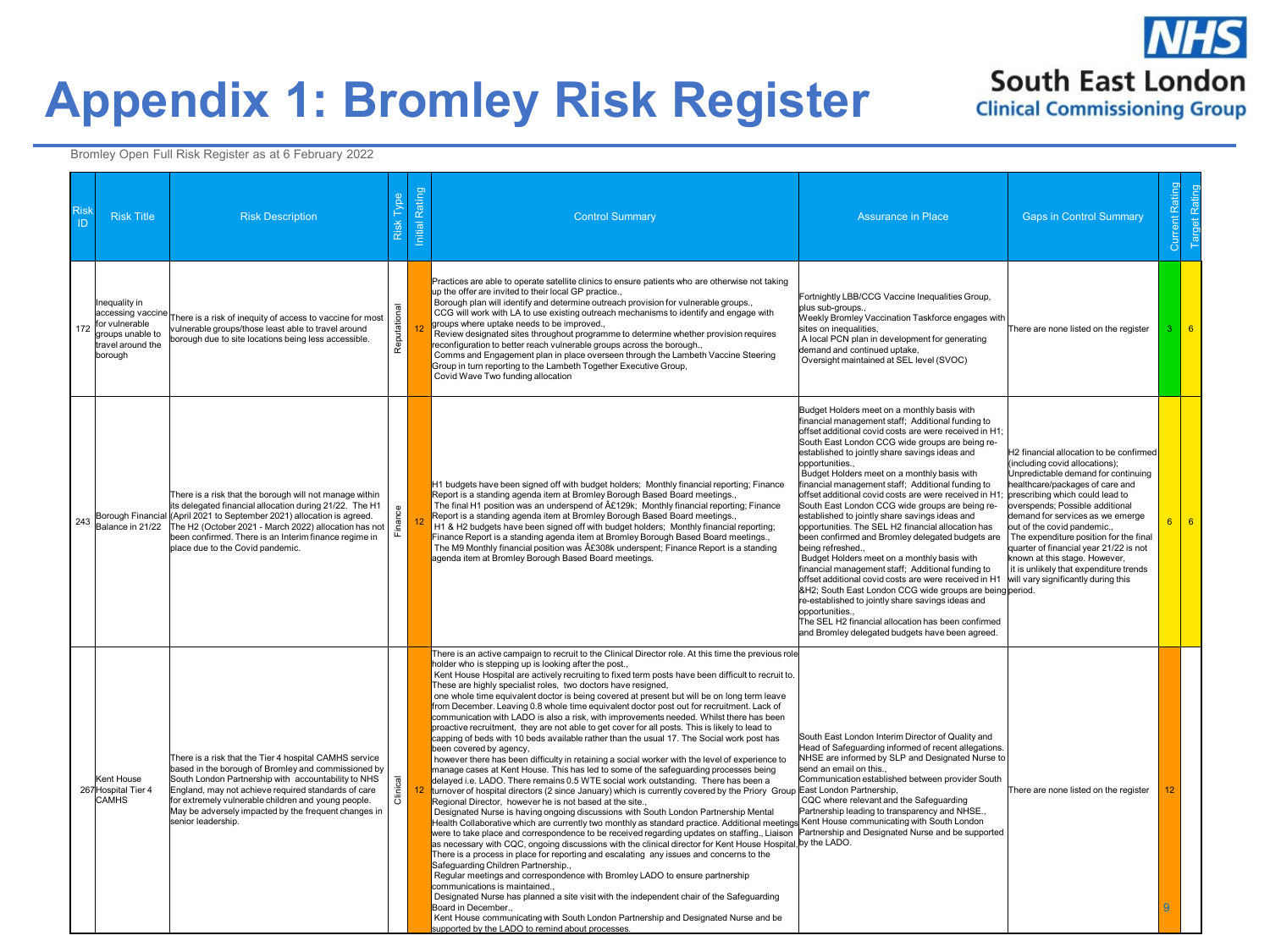### **Appendix 2: SEL risk management approach**

The risk registers will operate in a matrix structure with each risk assigned by:

a) Directorate

b) Sphere of impact:

• Directly references/ affects CCGs delivery of corporate objectives – included on BAF

South East London **Clinical Commissioning Group** 

- Has an impact in more than one borough SEL Risk register
- Is managed centrally (e.g. acute performance) SEL Risk register
- Risk originates within and affect only impacts one boroughs outcomes borough risk register

The risk registers will be multi layered to enable reporting of risks by directorate in total, by directorate

for borough, or by borough in total:

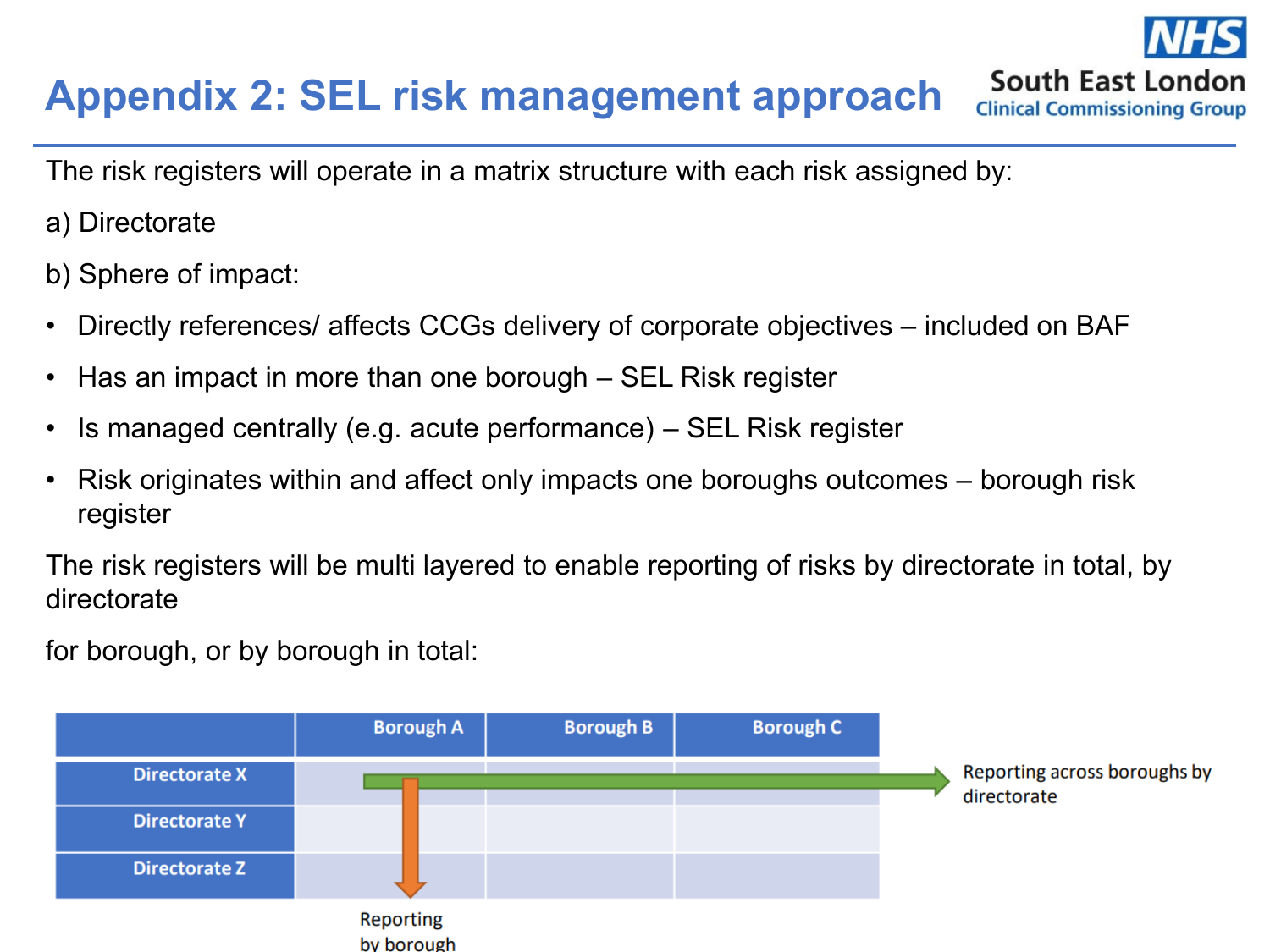#### **Operational process**

Borough risk registers will be managed by the borough governance leads, with local risk owners identified. Borough governance leads will arrange bi-monthly reviews with the risk owners to encourage re-evaluation of the risk scoring, mitigations in place and progress on control gap actions required.

For risks on the SEL risk register, the Corporate, Risk and Emergency Planning lead will manage the review and evaluation process with the risk owners concerned.

The Corporate, Risk and Emergency Planning lead will also set up and chair an SEL Risk Review Group, comprising the borough governance leads, AD for Corporate Operations, SEL governance and business support lead, and SEL Corporate services manager, to ensure there is cross borough oversight of the risks in each borough register and identify risks which may need to be promoted to the SEL risk register; or, where similar risks appear on multiple borough registers, determine if a SEL risk is also required.

BAF risks will continue to be considered by the Governing Body.

South East London **Clinical Commissioning Group**